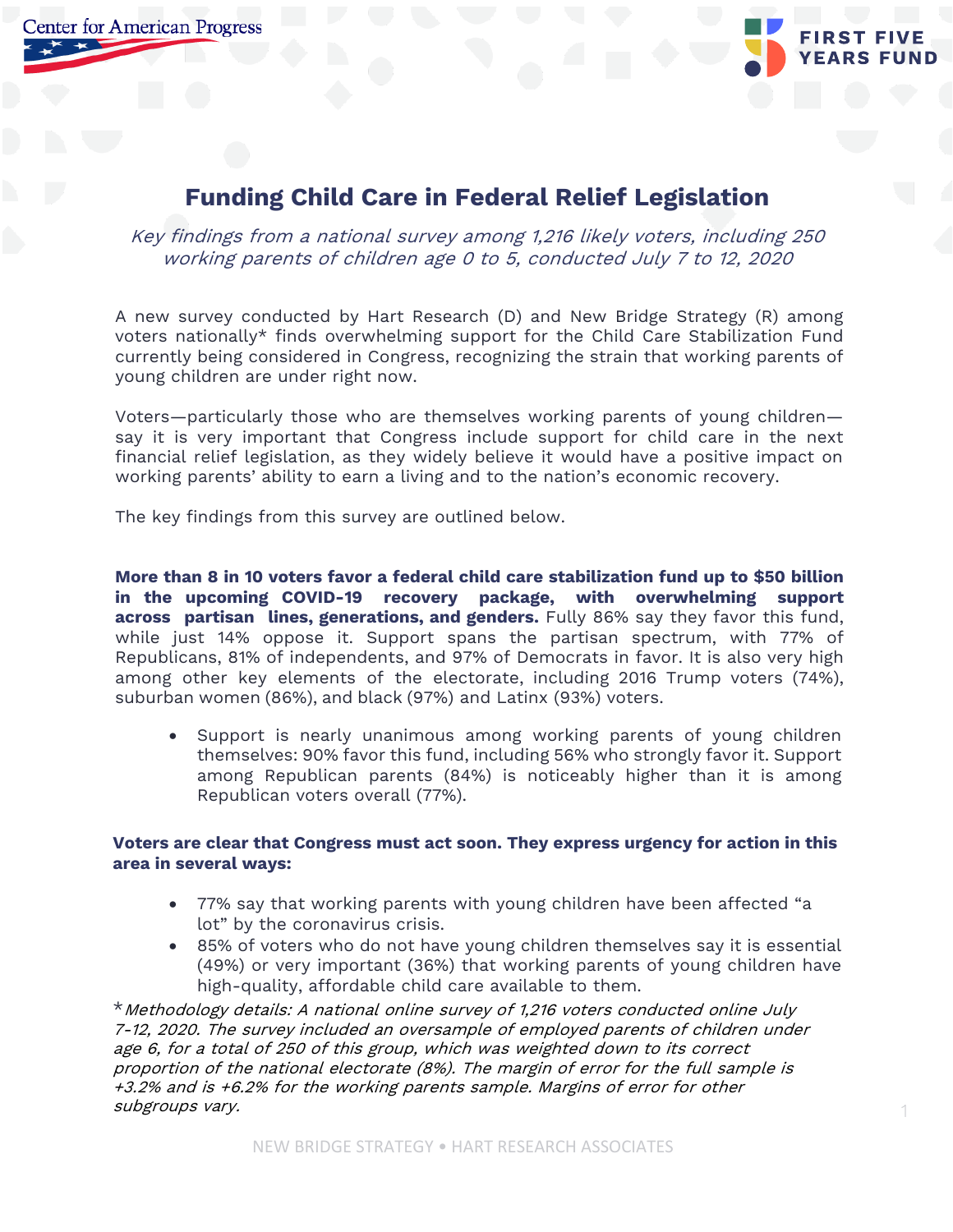• 64% say that it is essential (30%) or very important (34%) (and another 23% say it is fairly important) that Congress include support for child care in the next financial relief legislation.

**Voters want child care providers near the front of the line for relief.** Approximately nine in 10 voters favor child care providers receiving support in the next economic relief legislation, putting providers way above such businesses as hotels, cruise lines, and real estate developers—all of whom received support in the first round of aid.

## Voters Want Child Care Providers Near Front of the Line for Relief



Favor this group/business receiving additional financial relief in legislation Congress is planning

Again, there is significant agreement on this point among partisans, with 80% of Republicans, 86% of independents, and 96% of Democrats declaring themselves in favor—in each case, substantially higher than the proportions who favor support for the other industries noted.

## **Voters broadly recognize federal funding for child care as providing a range of benefits.**

Large majorities of voters say such funding would have a positive impact on:

- The ability of parents with young children to work and earn a living (84%)
- Women's ability to work (82%)
- The well-being of young children whose parents work (80%)
- The economic recovery (70%)

**The survey data illustrate the degree to which working parents are struggling and why financial relief for child care is imperative.** Several key numbers from the sample of working parents who have children under age 6 explain the urgency:

• Seven in 10 working parents of young children (69%) say they have personally been affected a lot or some by the coronavirus crisis, well above the average of all voters (58%). Among those who usually have a child in out-of-home care, 80% say they have been affected.